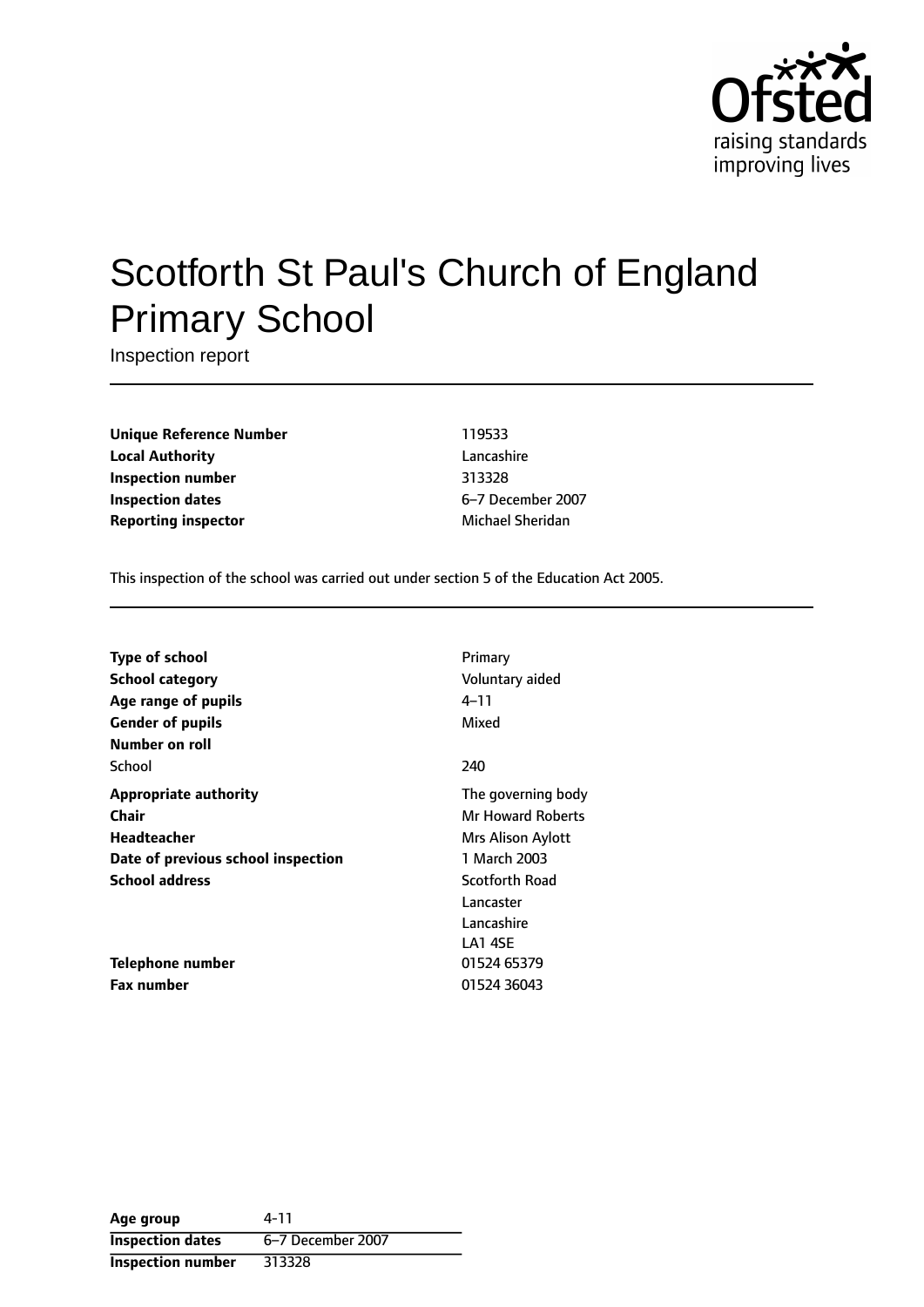© Crown copyright 2007

.

#### Website: www.ofsted.gov.uk

This document may be reproduced in whole or in part for non-commercial educational purposes, provided that the information quoted is reproduced without adaptation and the source and date of publication are stated.

Further copies of this report are obtainable from the school. Under the Education Act 2005, the school must provide a copy of this report free of charge to certain categories of people. A charge not exceeding the full cost of reproduction may be made for any other copies supplied.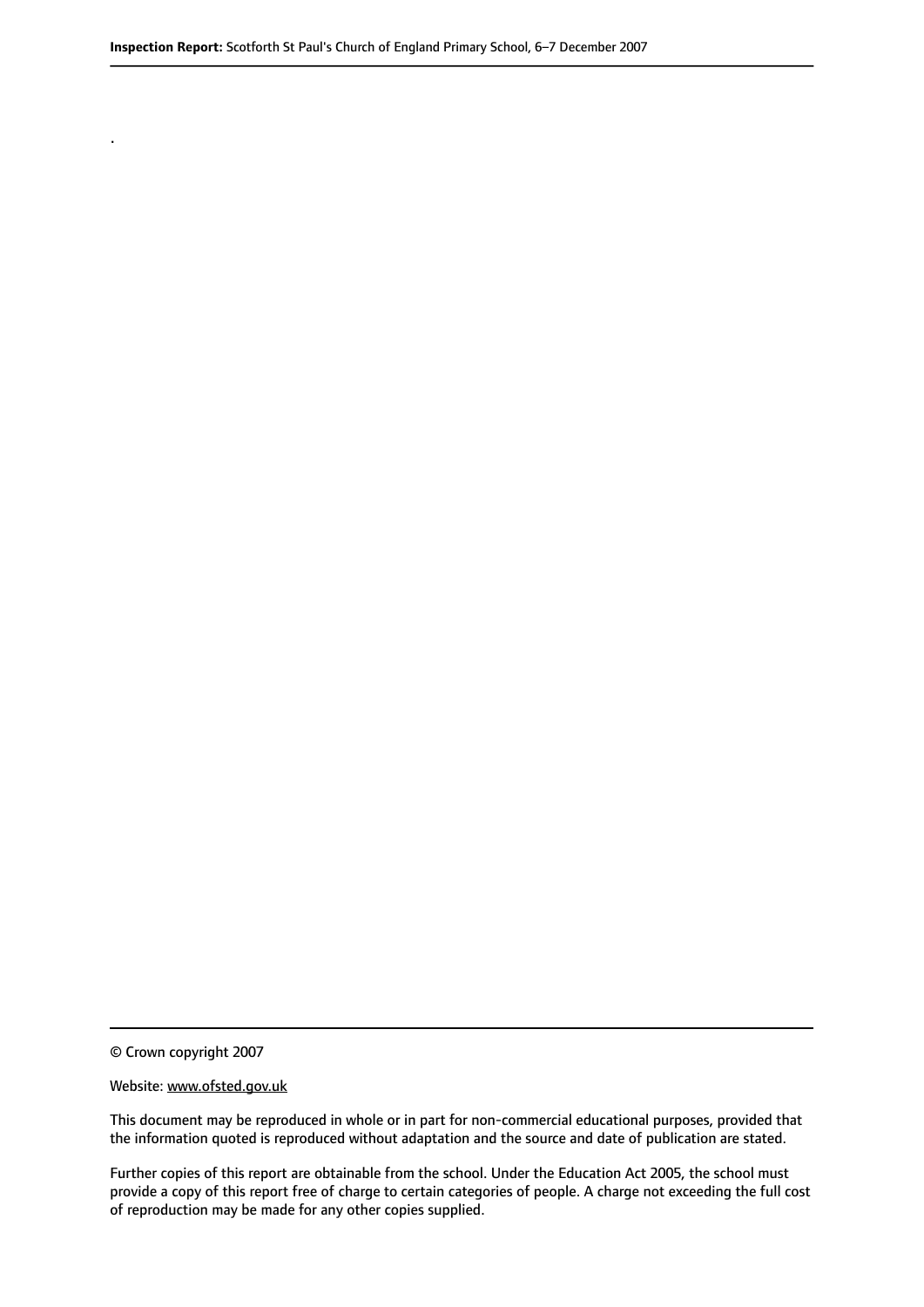# **Introduction**

The inspection was carried out by two Additional Inspectors.

#### **Description of the school**

Scotforth St Paul's Church of England Voluntary Aided School is an average sized primary school, south of the city of Lancaster, close to two universities. Currently, the school is undergoing significant building and remodelling work. Most pupils are White British. The number pupils who take a free school meal is well below the national average. The number of pupils with learning difficulties and/or disabilities (LDD) is broadly average and the number of pupils with statements of special educational needs is more than double the national average. A higher than average proportion of pupils come from homes where an adult has higher education. The school has very close links with the church and has gained several awards including Investors in People, ActiveMark, SportsMark, National Healthy School Award, Eco School silver award and the Basic Skills quality mark.

#### **Key for inspection grades**

| Grade 1 | Outstanding  |
|---------|--------------|
| Grade 2 | Good         |
| Grade 3 | Satisfactory |
| Grade 4 | Inadequate   |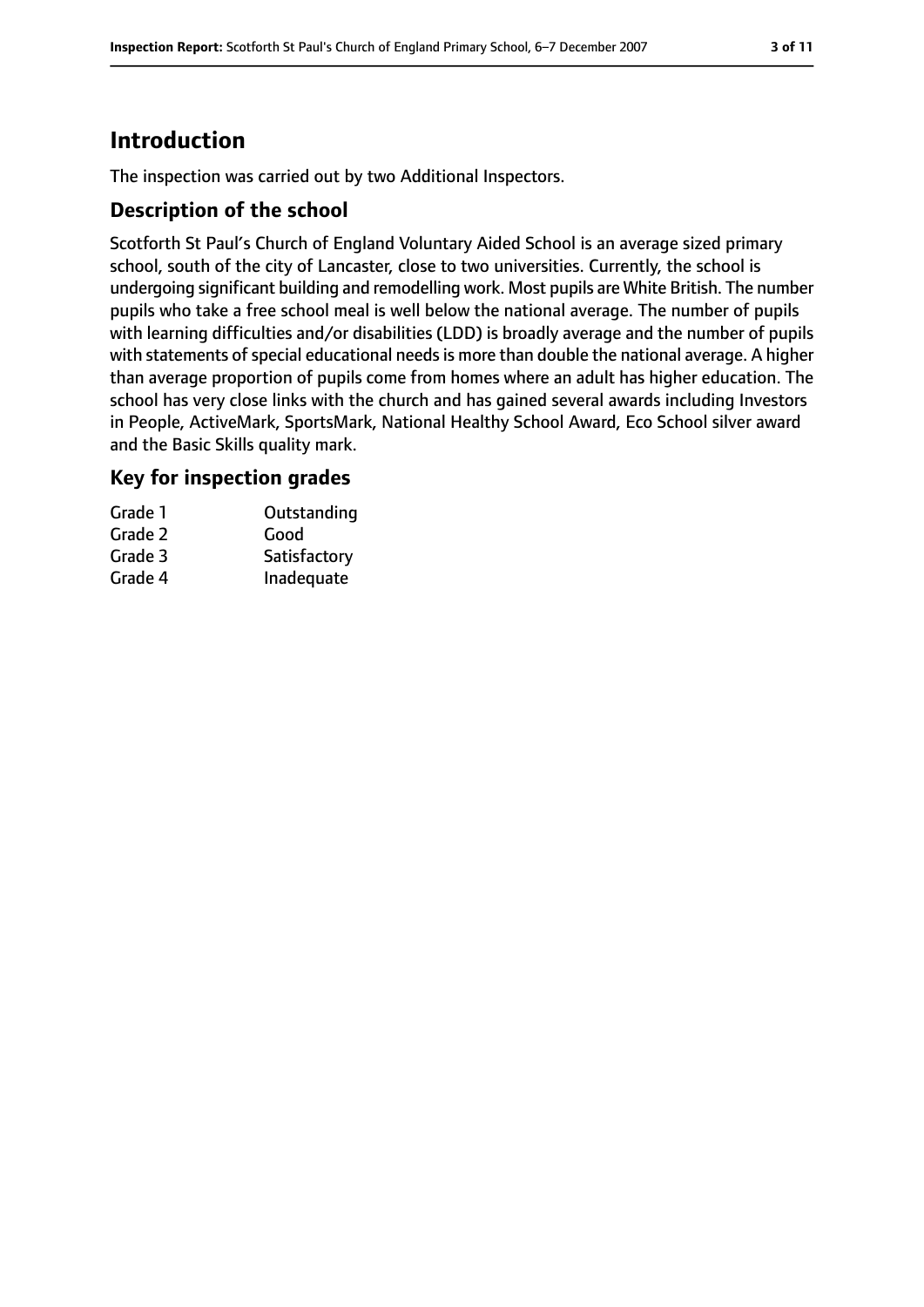# **Overall effectiveness of the school**

#### **Grade: 2**

Scotforth St Paul's is a good school. It has some outstanding features, notably in the very high quality of pastoral care that results in pupils' outstanding personal development. Most parents are supportive of the school and value what it offers. A view of many parents was expressed by one in 'The school has an excellent ethos and the Christian values adopted have made this school desirable for local parents, even those with no faith themselves'.

A strong Christian ethos runs through the school and is evident in the relationships that exist between all members of the school community. Pupils' behaviour is excellent and, because of the guidance provided by the school, pupils take on responsibility with increasing maturity.

The headteacher provides good leadership and despite staff changes and building works, the school has moved forward rapidly on several fronts. Because of staff changes, many teachers have new subject leadership responsibilities and are enthusiastic about developing these roles. Their impact in these roles on improved performance by pupils is yet to be seen. The governing body provides outstanding challenge and support. Governors use their particular professional expertise very effectively.

Pupils make good progress. Children start in Reception with skills and knowledge that are broadly in line with those typical for their age. Their early numeracy skills are above average for their age. Children make good progress in Reception and develop very good social and emotional skills. This is because of the good teaching and the very good care, guidance and support. Pupils continue to make good progress throughout Key Stages 1 and 2 and leave school with standards that are high. Teaching and learning are good overall. However, in some lessons there are too many missed opportunities for the most able pupils to develop their skills and knowledge to the full.

The good curriculum means that most pupils enjoy their work and learn in relevant and interesting ways. The outstanding range of extra activities support and enrich the curriculum. Visitors and educational visits are used very effectively to interest pupils in their learning. While most pupils' learning needs are catered for fully, activities sometimes lack challenge for the most able pupils.

There are some very good examples of academic guidance where teachers use sharp questioning, well placed individual targets and specific advice for improvement very well. These strategies, however, are not consistently applied in all classes and pupils do not always fully understand how they can improve their work.

#### **Effectiveness of the Foundation Stage**

#### **Grade: 2**

Children get off to good start in the Foundation Stage and make good progress in all areas of their learning. They settle into school routines quickly and work well together because of the very good guidance provided by the teacher and teaching assistants. Relationships between adults and children in the Reception class are a key strength of this provision. Adults know the children very well and children feel safe and confident in their care. Behaviour is very good. Children quickly learn how to get along together and adults support and encourage this.

There is a good balance between whole-class teaching and independent play-based learning. Independent activities are well planned to support the development of skills. Many opportunities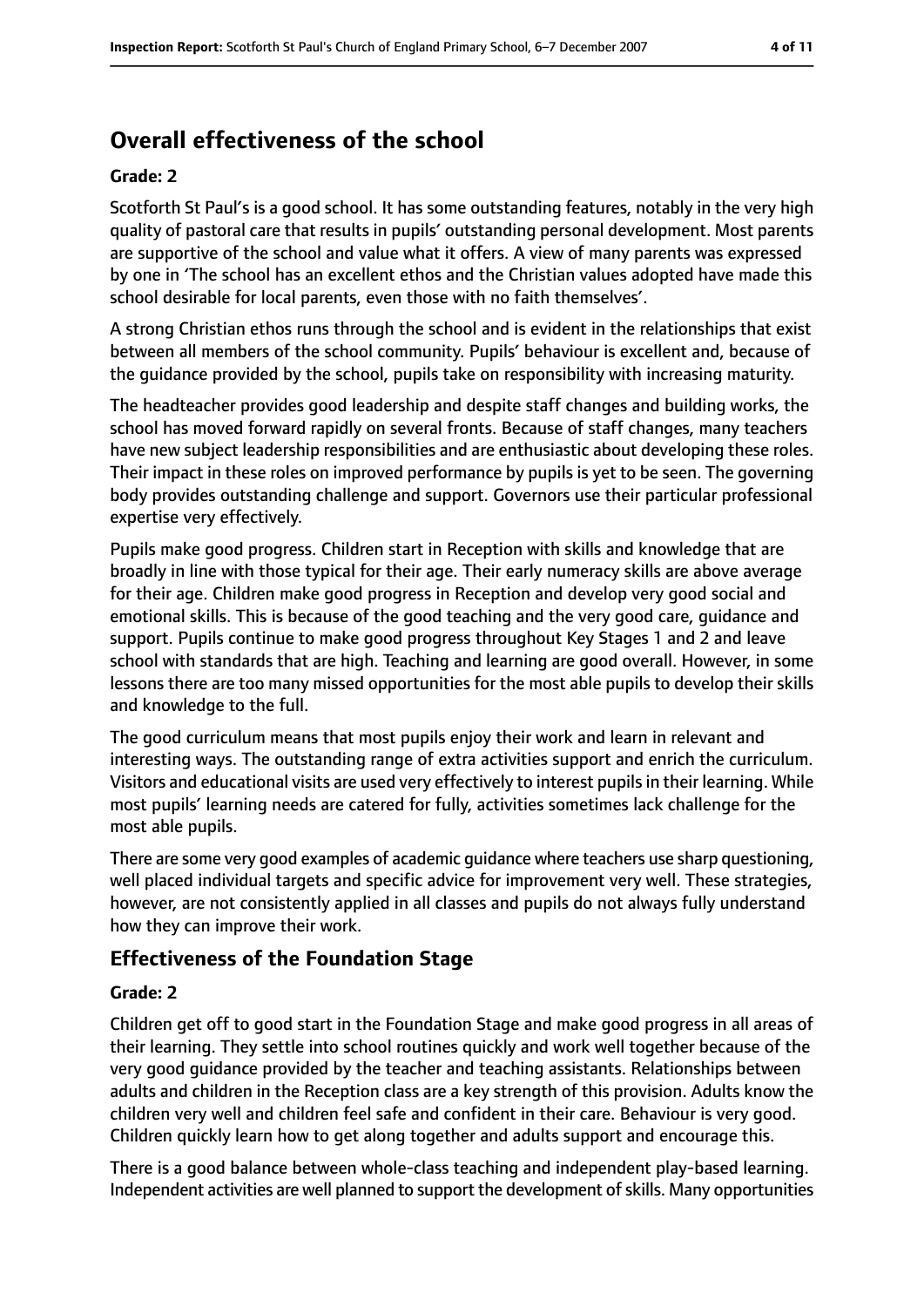are provided for children to practise new skills in fun ways. At the end of Reception, children are ready to move onto Key Stage 1 with many doing well when compared to children of their age.

## **What the school should do to improve further**

- Provide effective quidance for improvement for all pupils.
- Ensure that all teaching engages and motivates all learners, especially the most able.

## **Achievement and standards**

#### **Grade: 2**

Pupils make good progress in all key stages and reach high standards by the end of Key Stage 2.

Children start Reception with skills and knowledge typical for their age, except in their early mathematical skills which are above expectations. They make good progress in the Foundation Stage and Key Stage 1 to reach standards, at the end of Year 2, which are above average in English and well above in mathematics.

In 2007, standards at the end of Key Stage 2 were above average in English and science and well above average in mathematics. This is an improvement on the previous two years when standards at the end of Key Stage 2 were broadly average. Pupils in Year 6 are currently on target to meet ambitious targets that, if realised, would constitute good progress and high standards.

## **Personal development and well-being**

#### **Grade: 1**

Pupils' personal development and well-being are outstanding. Pupils thrive in a positive atmosphere in which they feel valued, safe, listened to and encouraged. Relationships are excellent and pupils' attitudes and behaviour are outstanding. Pupils move around the school calmly and sensibly. Pupils know exactly how to conduct themselves and do so because it is the right thing to do.

Pupils' views are taken into account. They appreciate the opportunities provided for their views to be listened to. There are many opportunities for pupils to take positions of responsibility. Pupils take their responsibilities very seriously and demonstrate a very good level of commitment to these roles.

Pupils have a very good sense of danger and know how to stay safe. They assess risk in class and on the playground and behave in an impeccable fashion. Pupils say that they understand how to stay safe outside school.

Pupils understand the importance of a healthy lifestyle. They make healthy choices by taking part in regular physical activities and choosing a balanced diet at lunch time. Pupils' basic skills and ICT are developed well. Pupils make good decisions and accept the views and opinions of others. Pupils are well prepared for their future economic well-being.

Moral and spiritual development is outstanding. A strong Christian ethos permeatesthe school. Pupils understand key moral and spiritual messages in assemblies and contribute their own ideas and suggestions willingly.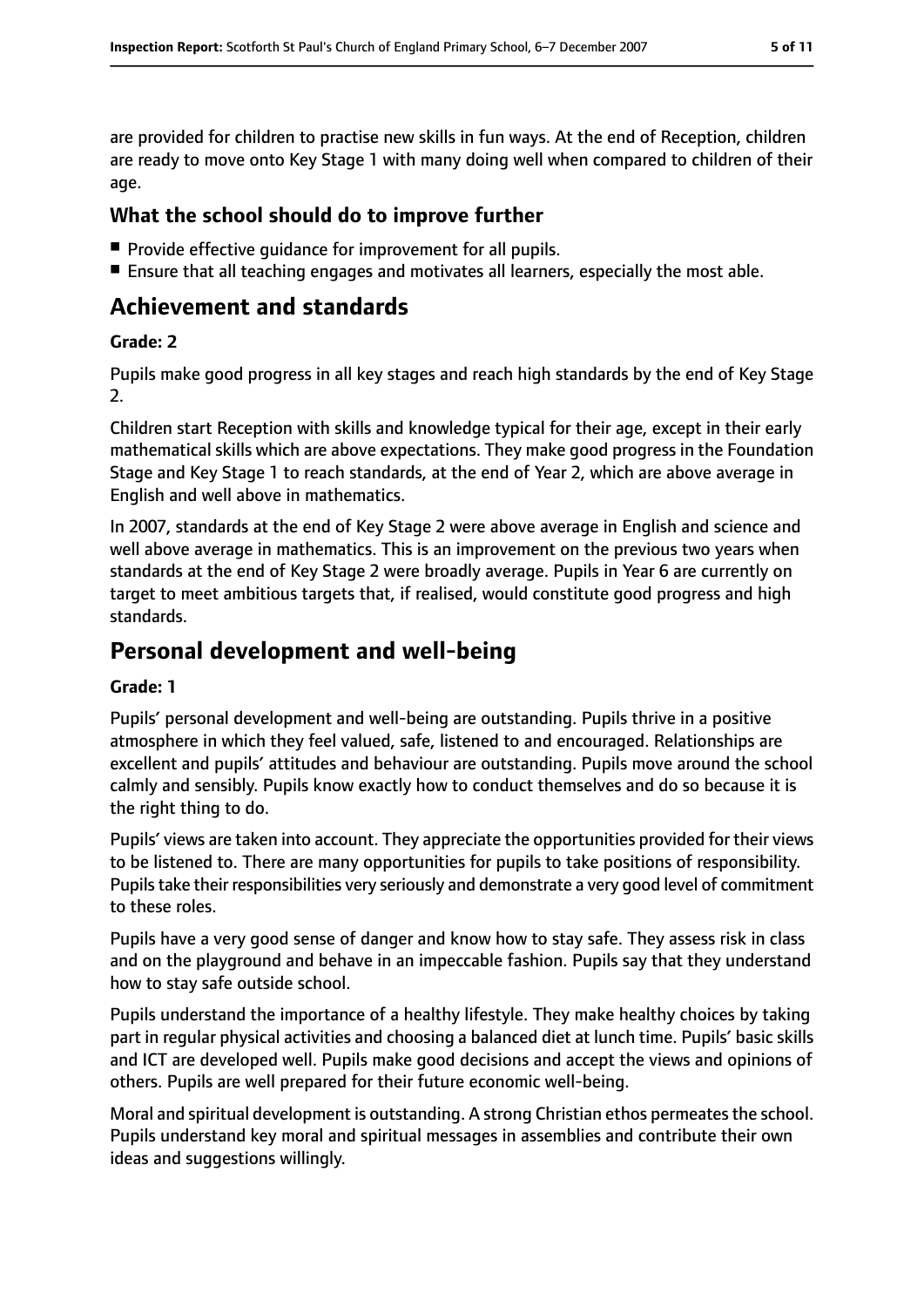Cultural development is outstanding. Pupils understand and appreciate the impact of significant figures in history and, with increasing maturity, recognise their ability to make a difference in the world. Pupils recognise the importance of their culture, their locality and its history. Pupils take part in many local projects and festivals, such as work with local artists and events to commemorate the abolition of the slave trade.

Pupils develop a good understanding of other cultures and enjoy learning about young people from different parts of the world. For example, through a pairing project, they forge strong links with pupils from a school in Uganda. This enables pupils from both schools to learn from and about each other.

# **Quality of provision**

## **Teaching and learning**

#### **Grade: 2**

The quality of teaching and learning is good. In typical lessons activities are designed to capture pupils' imagination. Pupils clearly enjoy their learning and join in enthusiastically. Classrooms are welcoming and well organised. Bright, stimulating displays are used well to celebrate pupils' work and to reinforce learning. Teaching assistants are deployed effectively and provide very good levels of support for individuals and groups of pupils. Most lessons are matched well to the full range of learners' needs and abilities but, in some lessons, work is less well matched for more able pupils who, as a result, do not make the progress they could. Marking typically provides praise but does not always offer relevant advice on how pupils can improve further. In the outstanding lessons seen, pupils were engrossed in lessons while being continuously challenged through high quality questions and accurate guidance for improvement. In these lessons all pupils made rapid progress.

## **Curriculum and other activities**

## **Grade: 2**

The curriculum is good and is very well enriched with an outstanding range of extra- curricular activities. Pupils enjoy learning because of the exciting and relevant opportunities available through the curriculum. Educational visits and visitors to school provide very good first-hand experiences and add additional interest. Pupils develop a wide range of skills. Opportunities are available for them to solve problems, debate and work collaboratively throughout the school. Pupils and parents appreciate the wide range of extra activities available in school. Activities are well designed to meet the needs of most individuals and groups within school. For example, a club has been set up for pupils who benefit from additional support in school.

## **Care, guidance and support**

#### **Grade: 2**

The way that this school provides pastoral care is outstanding. All staff work well together to make sure that pupils are extremely well cared for and feel safe. All child protection, safequarding and risk assessment procedures are in place. The school has good links with external agencies to provide specialist support for pupils with complex needs. For example, early identification and very good support for pupils with LDD ensuresthat their needs are met and that they make good progress. Healthy lifestyles are promoted well and pupils make good choices, knowing the importance of exercise and a balanced diet. Parents are welcomed into the school and some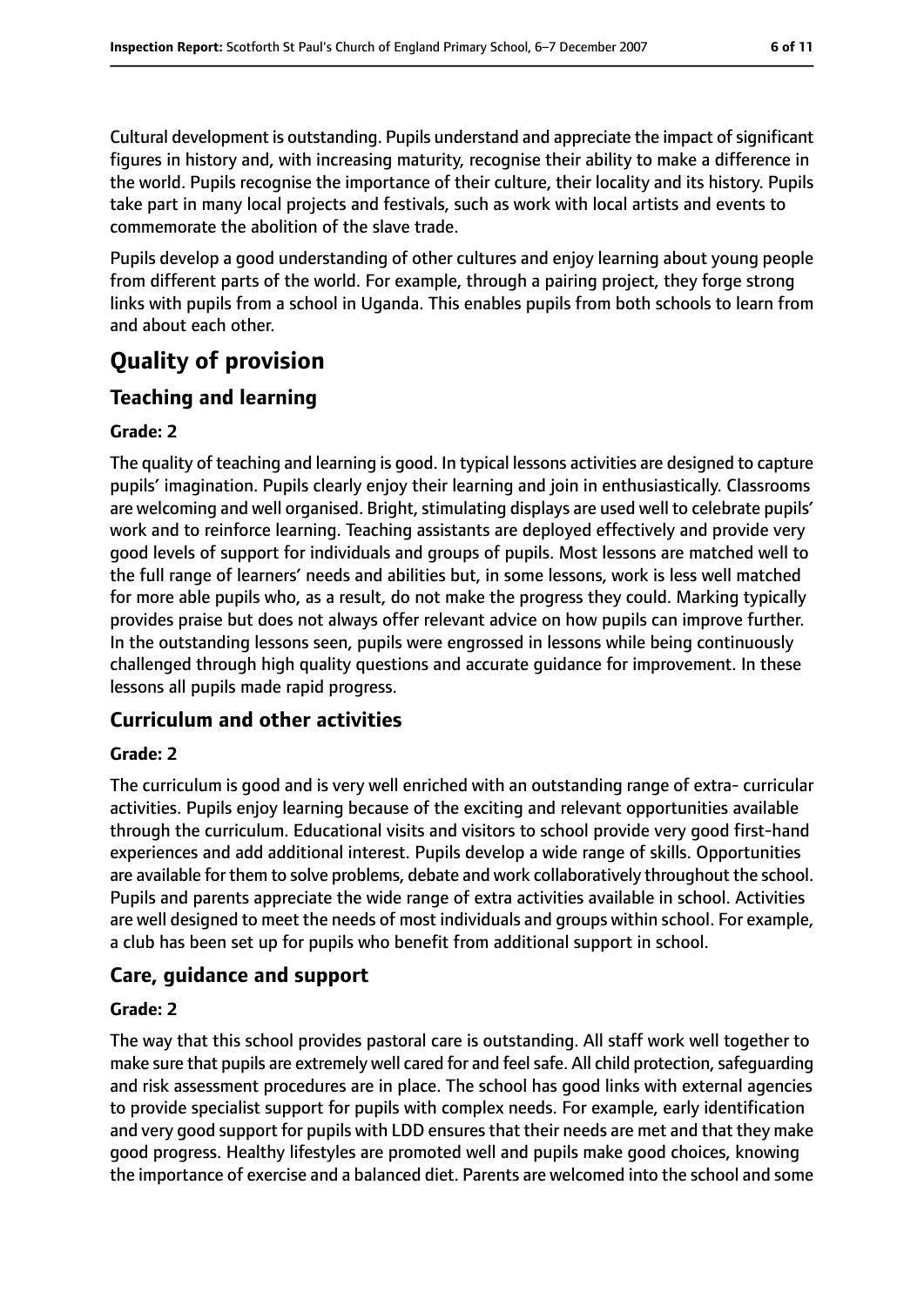make a strong contribution to school life by supporting class teachers and through the work of the school's Friends' Association.

Marking in books provides praise and support but is inconsistent in the guidance it offers pupils in how they can improve. Some pupils know they have learning targets but only a minority know what they are and what they can do to improve. As a result, marking and academic guidance does not always help pupils know what they need to do next.

# **Leadership and management**

#### **Grade: 2**

Leadership and management are good overall. The headteacher provides very good direction for improving the quality of education and care. Resources are well deployed to ensure that good standards are reached and pupils' personal development is outstanding.

Many teachers have recently taken on new responsibilities for subject leadership. Subject leaders are at different levels of development in terms of understanding their roles and developing the skills to rigorously drive school improvement.

Governance is outstanding. The governing body support the school very well. Individually governors know aspects of the school's work very well. Collectively, they have an excellent picture of the schools strengths, areas for developments and priorities. This shared intelligence is used to provide outstanding support along with well placed challenge.

Most parents are positive about the work of the school. However, a small minority have expressed concern about the quality of leadership and the way that the school takes account of their views. Inspectors found no evidence to substantiate this.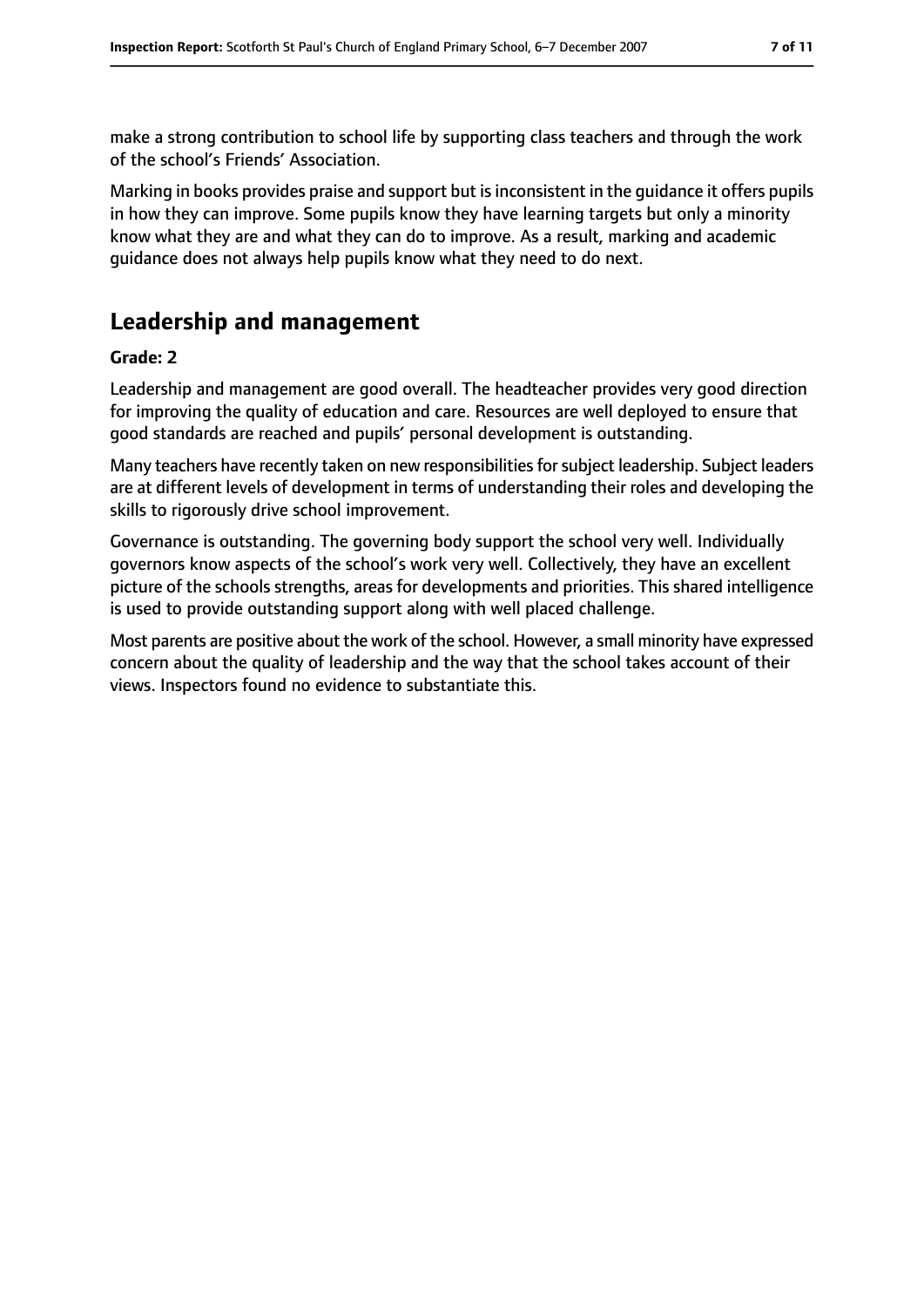**Any complaints about the inspection or the report should be made following the procedures set out in the guidance 'Complaints about school inspection', which is available from Ofsted's website: www.ofsted.gov.uk.**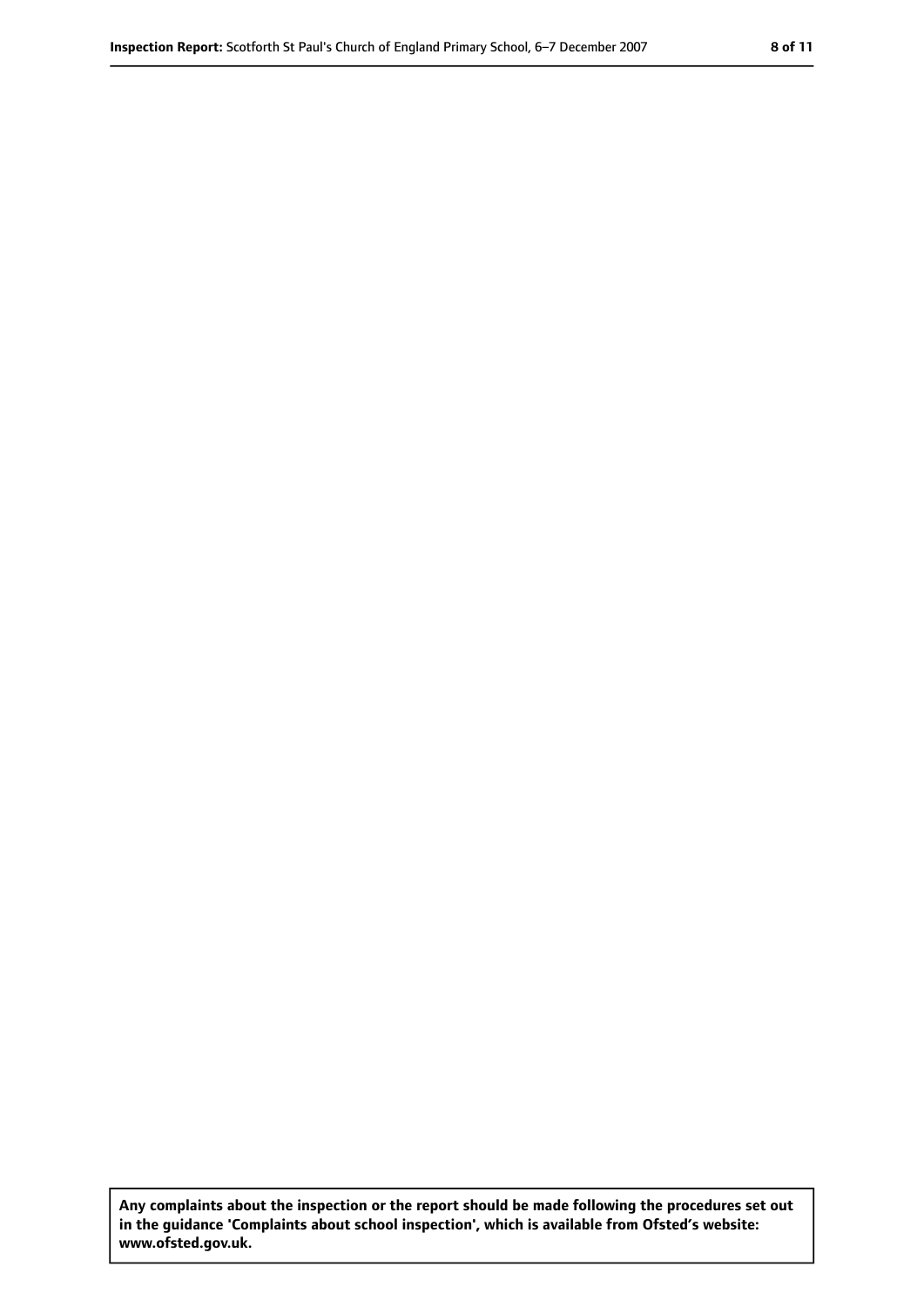# **Inspection judgements**

| $\lq$ Key to judgements: grade 1 is outstanding, grade 2 good, grade 3 satisfactory, and | School         |
|------------------------------------------------------------------------------------------|----------------|
| arade 4 inadequate                                                                       | <b>Overall</b> |

## **Overall effectiveness**

| How effective, efficient and inclusive is the provision of education, integrated<br>care and any extended services in meeting the needs of learners? |     |
|------------------------------------------------------------------------------------------------------------------------------------------------------|-----|
| Effective steps have been taken to promote improvement since the last<br>inspection                                                                  | Yes |
| How well does the school work in partnership with others to promote learners'<br>well-being?                                                         |     |
| The effectiveness of the Foundation Stage                                                                                                            |     |
| The capacity to make any necessary improvements                                                                                                      |     |

#### **Achievement and standards**

| How well do learners achieve?                                                                               |  |
|-------------------------------------------------------------------------------------------------------------|--|
| The standards <sup>1</sup> reached by learners                                                              |  |
| How well learners make progress, taking account of any significant variations between<br>groups of learners |  |
| How well learners with learning difficulties and disabilities make progress                                 |  |

## **Personal development and well-being**

| How good is the overall personal development and well-being of the<br>learners?                                  |  |
|------------------------------------------------------------------------------------------------------------------|--|
| The extent of learners' spiritual, moral, social and cultural development                                        |  |
| The extent to which learners adopt healthy lifestyles                                                            |  |
| The extent to which learners adopt safe practices                                                                |  |
| How well learners enjoy their education                                                                          |  |
| The attendance of learners                                                                                       |  |
| The behaviour of learners                                                                                        |  |
| The extent to which learners make a positive contribution to the community                                       |  |
| How well learners develop workplace and other skills that will contribute to<br>their future economic well-being |  |

## **The quality of provision**

| How effective are teaching and learning in meeting the full range of the<br>learners' needs?          |  |
|-------------------------------------------------------------------------------------------------------|--|
| How well do the curriculum and other activities meet the range of needs<br>and interests of learners? |  |
| How well are learners cared for, quided and supported?                                                |  |

#### **Annex A**

 $^1$  Grade 1 - Exceptionally and consistently high; Grade 2 - Generally above average with none significantly below average; Grade 3 - Broadly average to below average; Grade 4 - Exceptionally low.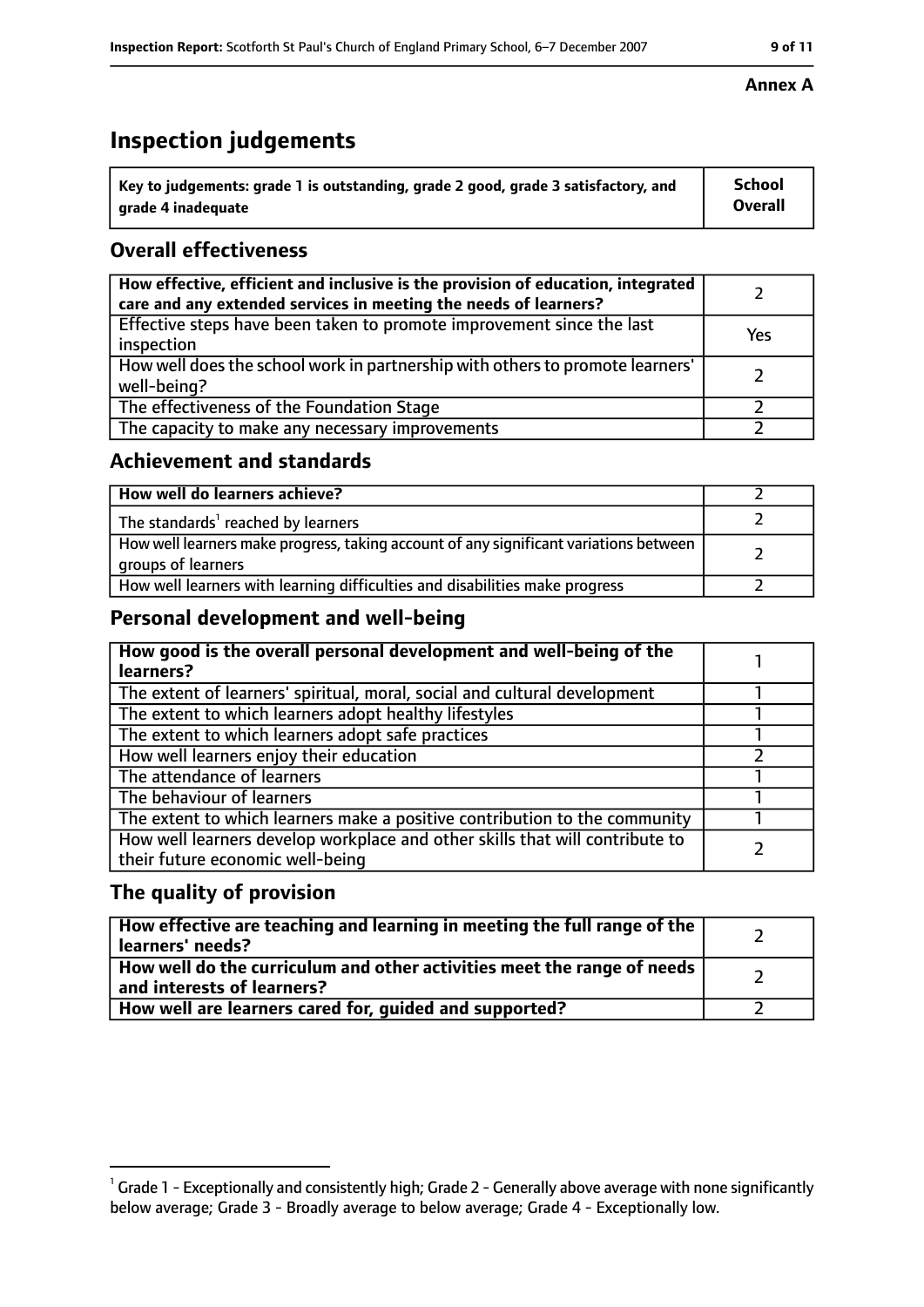# **Annex A**

# **Leadership and management**

| How effective are leadership and management in raising achievement<br>and supporting all learners?                                              |     |
|-------------------------------------------------------------------------------------------------------------------------------------------------|-----|
| How effectively leaders and managers at all levels set clear direction leading<br>to improvement and promote high quality of care and education |     |
| How effectively leaders and managers use challenging targets to raise standards                                                                 |     |
| The effectiveness of the school's self-evaluation                                                                                               |     |
| How well equality of opportunity is promoted and discrimination tackled so<br>that all learners achieve as well as they can                     |     |
| How effectively and efficiently resources, including staff, are deployed to<br>achieve value for money                                          |     |
| The extent to which governors and other supervisory boards discharge their<br>responsibilities                                                  |     |
| Do procedures for safequarding learners meet current government<br>requirements?                                                                | Yes |
| Does this school require special measures?                                                                                                      | No  |
| Does this school require a notice to improve?                                                                                                   | No  |